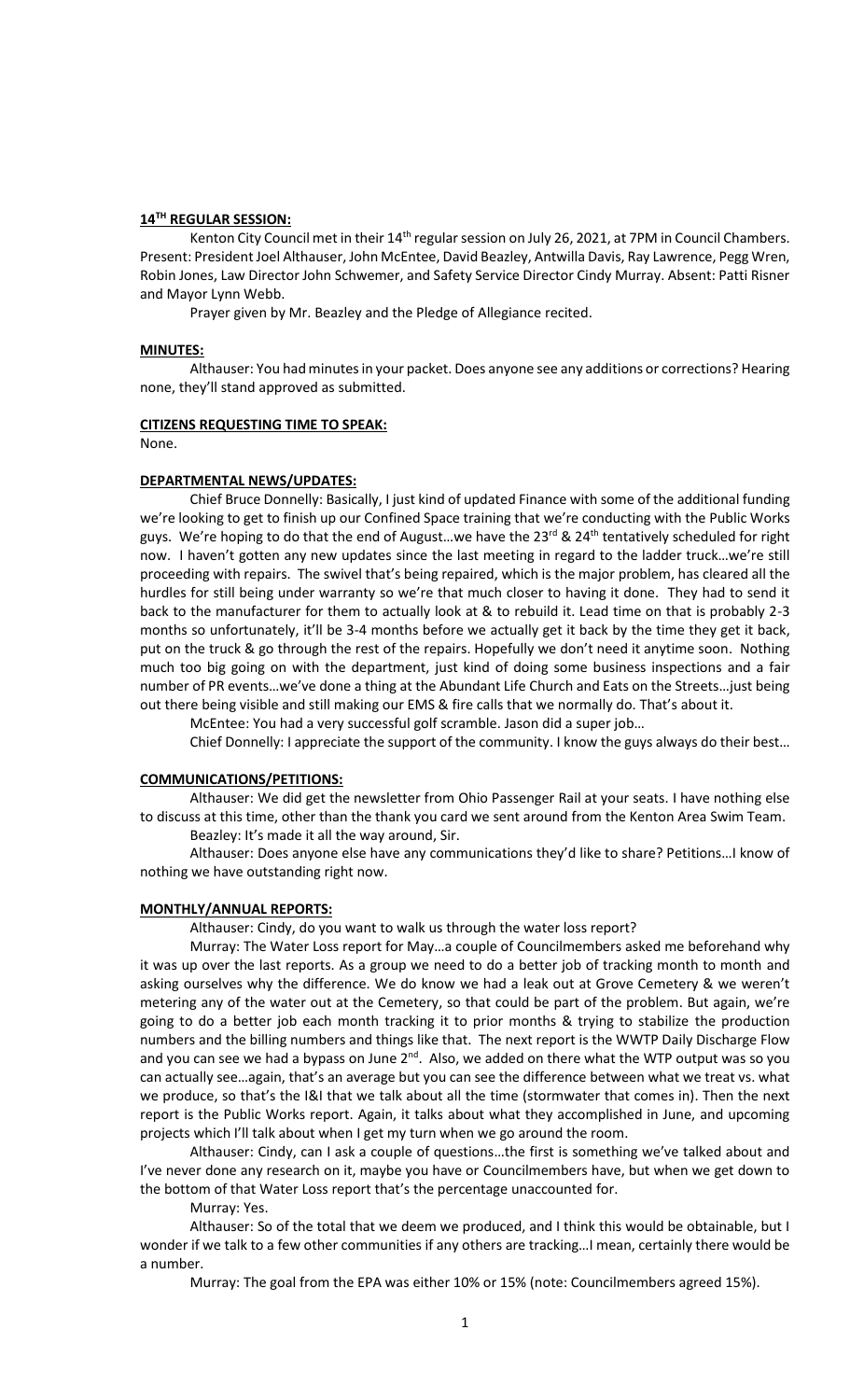Althauser: I wonder if the EPA's goal is realistic vs. what's really out there.

Murray: I'd like to shoot for it, but I'd just like to see us get more consistent with our numbers. If you look from one month to the next the production may be up 500,000 cu. ft. and what we bill isn't matching so we're working on it.

Beazley: We're actually measuring it & trying to get a handle on it now, which is something we've just kind of turned a blind eye to in prior years. So these numbers are going to be all over the board and that was part of our conversation until we really hold the feet to the fire so to speak…

Murray: It's one of those things where the guys will get called out for a water leak on a weekend and unless I pick up on it in the police report that they called the MOC out for a water leak, then I have to go and ask how much water do you think we lost in that water leak? Or I have to ask Bruce, hey you had a fire did you guys report how much water you used to fight that fire and that kind of stuff. So we've just got to get everybody working together to let them know how important this is to get a grip or handle on this report.

Jones: Maybe that should be their responsibility to reach out to you instead of you having to track it down.

Murray: It should, but I've got to get them to that point because for so many years it's not been a priority.

Althauser: It's been a finding in 2 audits…that specific issue.

Murray: Yes, it's in this one too.

Schwemer: We didn't have a meter on the splash pad…

Murray: Yes, we didn't have one on the splash pad.

Althauser: Well, we were specifically told we won't do that, we don't care what you say Council. Schwemer: Right, exactly. But that was part of our problem…

Althauser: I'm not being critical but now as we get more & more data…that's what you were saying, we get our own data first…

Beazley: Consistency.

Murray: We have to make it more visible within our groups to say this is where we are. That's like I said, Burl you should post this report to your guys & let them know they're being reported on so that they realize how much time we lose from them not being at work.

Jones: Right. Every day at Kroger we had to put in the computer getting a good close. It took maybe 10 minutes at the end of the day, but you were held accountable for everything you did and if you didn't get it done you had to say…like maybe you had to do 10 deliveries or something but that goes in at the end of the year for your evaluation.

Murray: Right, but when you first started that it was a pain in the rear end wasn't it? Jones: Yes, it was.

Murray: Okay, so we're at that point where we're just starting to do all this reporting.

Jones: So maybe that's what Burl has to say to his guys…okay, here we go.

Murray: He will.

Jones: That's good, Cindy, thank you.

Lawrence: Don't sell yourself short there Cindy. I talked to you in the beginning & you said the average was 40% & since you guys have started hammering on that it's not been 40% or above. So I mean there is a progress there. 3% they may say is small, but 3% is progress. There is achievement in it.

Beazley: Excellent work.

Murray: Thank you.

# **COMMITTEE REPORTS:**

Finance, Beazley: Finance did meet this evening & I expect legislation at our next meeting principally dealing with transfers within the budget for specific accounts that the Auditor's Office has determined need attention because of changes or what have you. That should be at the next meeting & quite possibly you'll want to try & pass that with emergency reading. I'll warn you, Mr. President, again that I will not be here so we may be below the threshold to do that. The Auditor's Office is supposed to let me know if it can go to the  $2^{nd}$  read.

Althauser: Well, we will be short. I can confirm that.

Beazley: So, we'll have to address that either with a special session or something of that nature. Althauser: So, the Auditor's Office is to let us know if it can go to a  $2^{nd}$  read?

Beazley: That's correct. They're going to determine the timing on that. Doris was at our meeting earlier and she's going to be charged with finding out timings & specifics for us.

Althauser: The best thing would be to try to figure out a way to let it go to a  $2^{nd}$  read.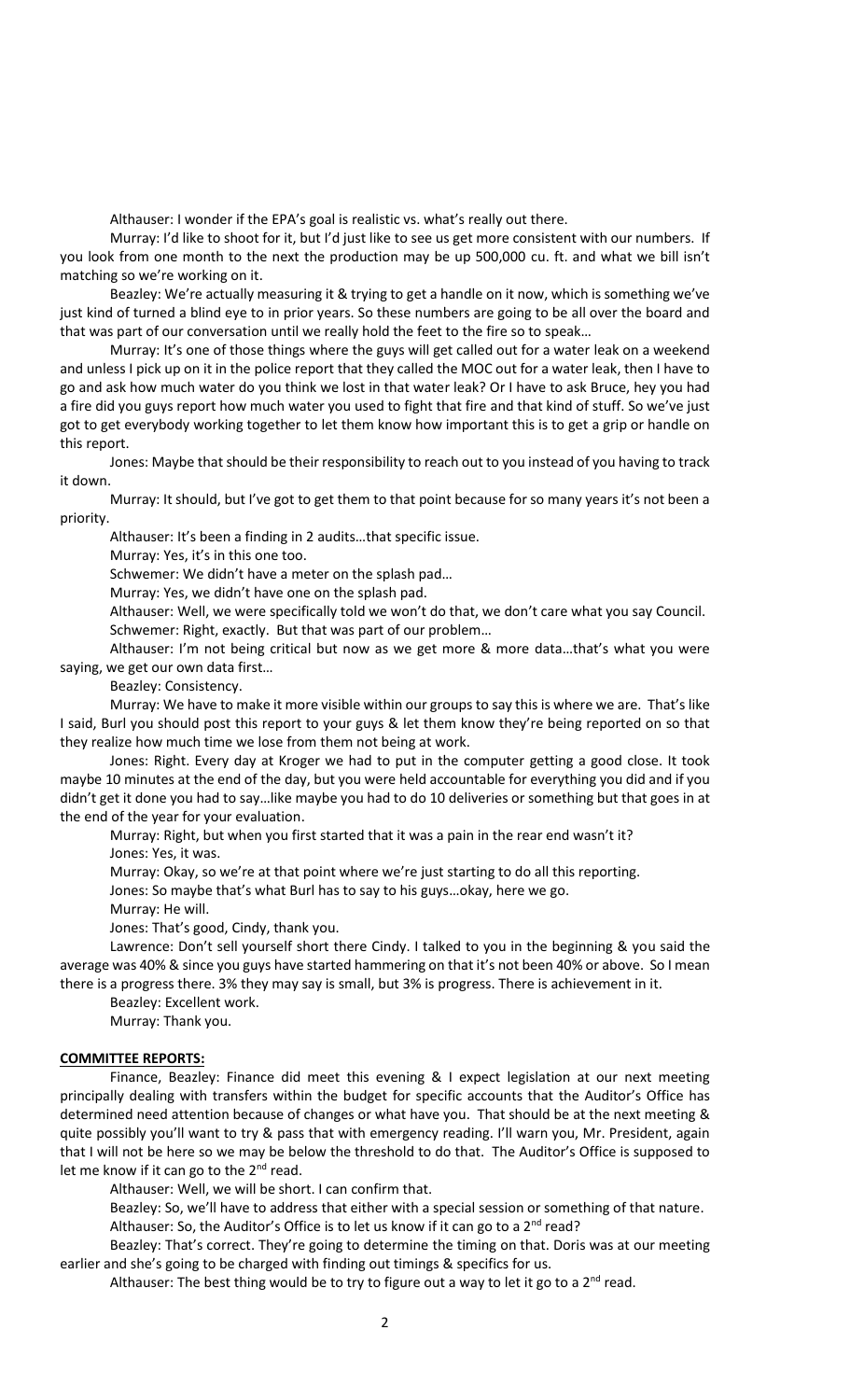Auditor Brian Hattery: I did discuss it with her & she thought she'd know within a day or so.

Althauser: So what I'd pass on to her is it will be very difficult if it cannot.

Beazley: There will also be some longer-term considerations for some additional appropriations for additional training at the Fire Dept., as well as some engineering for the formulation of more permanent storm sewer rates based on square footage of structures and the flow of rain into the ground. Regional Planning has not met. We took July off & we're scheduled to meet again in August.

Cemetery, Davis: The Cemetery meeting was moved to tomorrow night. So our August meeting will be tomorrow night at the Cemetery at 5PM. Nothing on Safety. Nuisance, we have our ordinance in old business. Ray did meet with the Pastor personally and a lot of the things that bothered him are legal things we can't change semantics, but I'll have John explain that when we get in discussion on the ordinance.

Althauser: Okay, when we do that I was actually going to ask Ray if he wanted to talk right before that and John too. Pegg, anything going on with MOP?

Wren: No.

Murray: I don't know if I need to request it formally, but can the MOP Committee look sometime at the strength ordinances?

Althauser: Sure, you guys can work that out. Any particular area? Murray: Just clean up…

### **OLD BUSINESS:**

**RESOLUTION NO. 21-005, 3RD READING, TITLE ONLY; A RESOLUTION AUTHORIZING THE MAYOR AND/OR SAFETY SERVICE DIRECTOR OF THE CITY OF KENTON, OHIO TO ENTER INTO AGREEMENT FOR THE PURCHASE AND FINANCING OF A GAPVAX COMBINATION JET/VACUUM MACHINE AND DECLARING AN EMERGENCY.**

Althauser: I don't think there is anything new to report on this.

**Motion by Mr. Beazley & second by Mr. Lawrence to approve Resolution 21-005.**

Althauser: Is there any discussion?

Beazley: Mr. President, I'd just make a note that we did amend that to correctly reflect it is not a lease, it is a purchase.

Althauser: That's why you have an updated agenda at your desk that added the "and financing". But yes, we are purchasing that unit & it was amended to take out lease and add purchase & financing. So, I guess now we've voting on the Resolution as amended. **(Roll call vote, 6 ayes; motion carried)**

**ORDINANCE NO. 21-016, 3RD READING, TITLE ONLY; AN ORDINANCE AMENDING AND RESTATING KENTON CODIFIED ORDINANCE SECTIONS 660.03(d), 660.05(f)&(k), 660.07, AND 660.08 AND ADOPTING SECTIONS 660.18 AND 660.19 RELATING TO SAFETY, SANITATION, AND HEALTH IN THE CITY OF KENTON, AND DECLARING AN EMERGENCY.**

Althauser: So this is the  $3^{rd}$  reading for the ordinance that Nuisance & Safety worked on quite a bit. We did have a speaker last week with questions & Ray met with him. Do you want to talk about that?

Lawrence: I met with Dave in length & he went over each one of his items. I addressed what I could address with him at that time…some of his issues were legal terminology. I did forward notes back to the Nuisance Committee so they could individually look over it to see if there was anything in his concerns that would've deemed a change. We didn't see anything at that time. I will get back with him and follow up with what we've discussed & stuff. But I appreciate the fact that he came forward with his concerns. We asked for public participation & we got it. We've addressed it…

Davis: We appreciate Ray taking on his ward & handling that.

Althauser: John, anything you want to add?

Schwemer: The main thrust or concern is what do you do when you have people that are just complaining that may not have a lot of merit in their complaints? The problem is we can't legislate discretion with the ordinance. How do you do that? But I will say this, I don't think…all we have is our track record and our administration treating this and obviously when there is a complaint, they're going to investigate it either by the KPD or Safety Service Director and sometimes they determine it may not be one that reaches the level. But there is a lot of discretion in doing these and also how bad is it? So many times we have enforcement issues where if we wanted to enforce every single one we'd need a whole fleet of people going around to do it. So we truly have to attack the worst offenders because we don't have the manpower to do it. So that was a lot of his comments, which were well taken, but again how do we legislate that? We are not different than other communities in what we're trying to do and how we do it. In fact, a lot of what we've done is modeled off of what was done in Lima. So yes, can there be an abuse of discretion? There could be by the administration, but we've never had that. I've never had a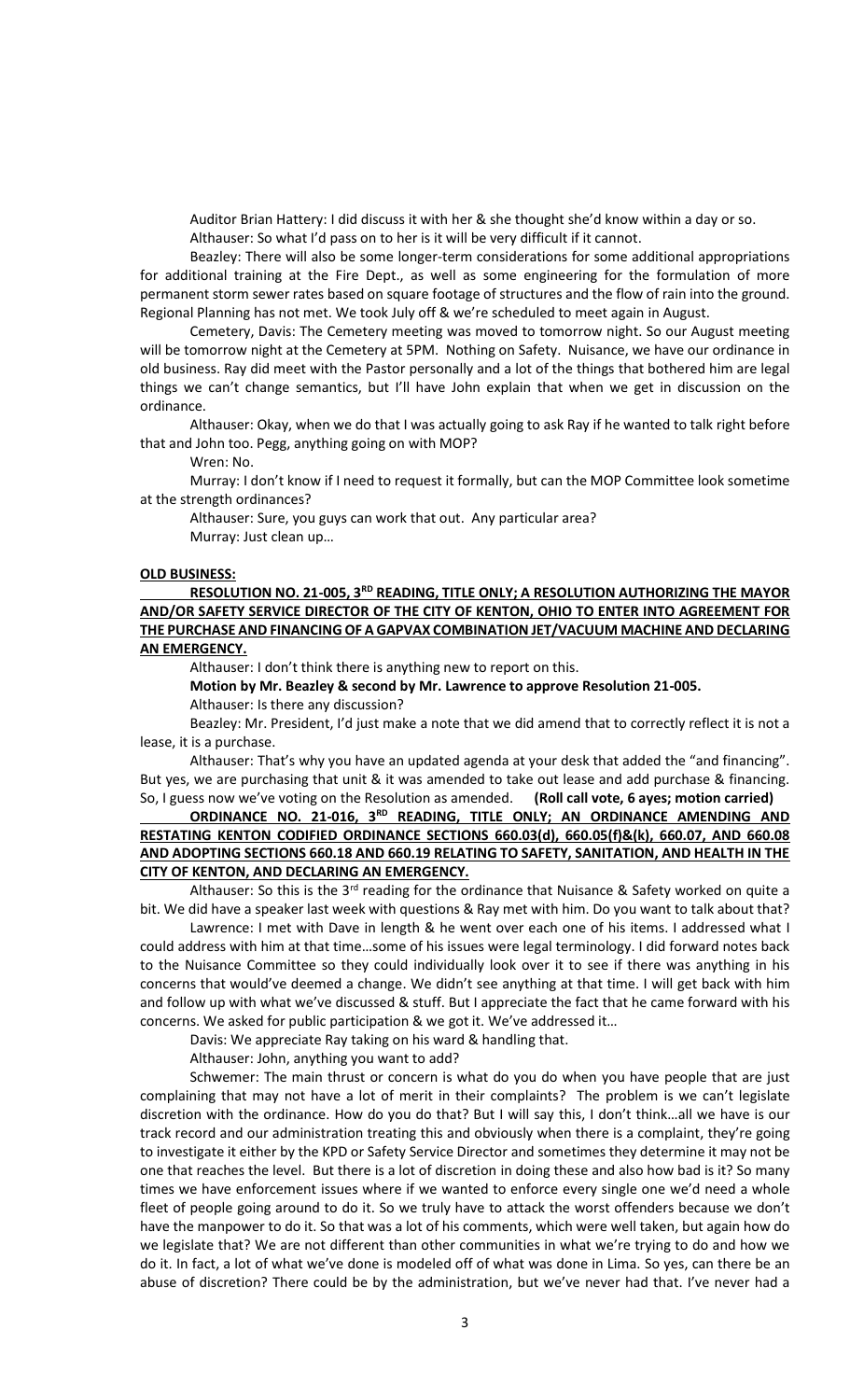legitimate complaint from this administration, or really past administrations, where we've overreached or picked on individual property owners. Another way you can look at this is one solution, which I don't think is a workable solution, is to have a committee review these. Do we want to have a committee meet several times a week? We have difficulty keeping our committees in place for what they do right now, our boards & committees. It's very difficult & I don't think we want to have multiple meetings a week for a voluntary committee because I can see that not working in the long run because it would be time consuming. But that's one way to get more accountability & more opinion, but again I don't think we've had a problem with that in the past with our administration enforcement. Now the one substantive issue that he did take issue with was the height of the grass. To be very clear we're going from 8" to 6". So that's something we can look at in the future…if we pass this & figure it doesn't work out, we can take it back up.

Davis: I'll leave that up to Council. That is something the Nuisance Committee went over & over but if that is something you feel you should amend now is the time to do that. We can also amend this later but it's a 3<sup>rd</sup> read so if you want to amend it back to the 8" now is the time to do that. If you choose not to, we can always look at it if it poses an issue later on.

McEntee: My opinion is, we've had it at 8" and we know you've stated what the issues are with that, so why not have it at the other? If that is a bigger issue, then like you said it can be addressed.

Davis: I appreciate that, John.

Lawrence: I think the new program that the Mayor, Cindy & the Police Chief have implemented, I think it's working well. They even seem to be pleased with how they're addressing nuisance complaints. I think we move forward with that, it's a newer system & it seems to be a better system. They're all onboard to take care of it.

Althauser: Just a passing comment on the 6" and I thought about this later, but I can see where that might cause a little bit of concern with folks. But remember the way these get addressed…someone typically calls in. We're not sending a squad out running around with a tape measure looking for grass that's 6" tall. At least not to the best of my knowledge. Ha. I'm certain that's what Cindy wants to do. Ha. That was sarcasm. The point is the 6" is based on the fact that alright a neighbor decides to call it in, we're going to get somebody out, but there may be a day or two there, so I'm going to say the bulk of the time by the time somebody gets out there it gets mowed.

Davis: And then nothing happens.

Althauser: But if it doesn't get mowed & we find it definitely is and a few more days go by, in no time we're at 7"-8" so by the time we go through the whole process it's closer to…

## Davis: A foot.

Althauser: Right. So I struggle with that. Yeah, if there is a dandelion here or there that's above 6" I can't fathom that is going to be an issue. If your neighbor is that picky then we'll have to address that. Any other thoughts? Okay, that was a  $3<sup>rd</sup>$  reading so if Council is interested...

### **Motion by Mrs. Davis & second by Mrs. Wren to approve Ordinance 21-016.**

Althauser: Is there any further official discussion? **(Roll call vote, 6 ayes; motion carried) ORDINANCE NO. 21-017, 3<sup>RD</sup> READING, TITLE ONLY; AN ORDINANCE AUTHORIZING THE CITY OF KENTON, OHIO TO ENTER INTO A HIGHWAY IMPROVEMENT PROJECT WITH THE OHIO DEPARTMENT OF TRANSPORTATION AND DECLARING AN EMERGENCY.**

Althauser: I don't believe anything has changed on this either, so I'd entertain a motion on this at this time, if Council so desires.

**Motion by Mr. Lawrence & second by Mr. Beazley to approve Ordinance 21-017.**

Althauser: Is there any discussion? **(Roll call vote, 6 ayes; motion carried)** Is there any other old business to be considered?

## **NEW BUSINESS:**

Althauser: There is no new business on the agenda. Does any member have, or the administration have any new business that we should consider?

# **COMMENTS:**

Murray: Once again, I want to remind you at 5:30PM at the WWTP on Aug. 9<sup>th</sup> to come down for a tour. I think Mike is really excited…he's got all kinds of presentations ready for you. I think all of the guys are going to be there to give presentations in each of their areas. It should be a good tour and if you're nerdy like me it is a very interesting tour. The next thing I want to talk about that I'm going to try to remember to talk about at the first of every meeting is safety. I've got to give kudos to Stephanie Carson…she is revamping our safety program. We're trying to work a lot of inter-department trainings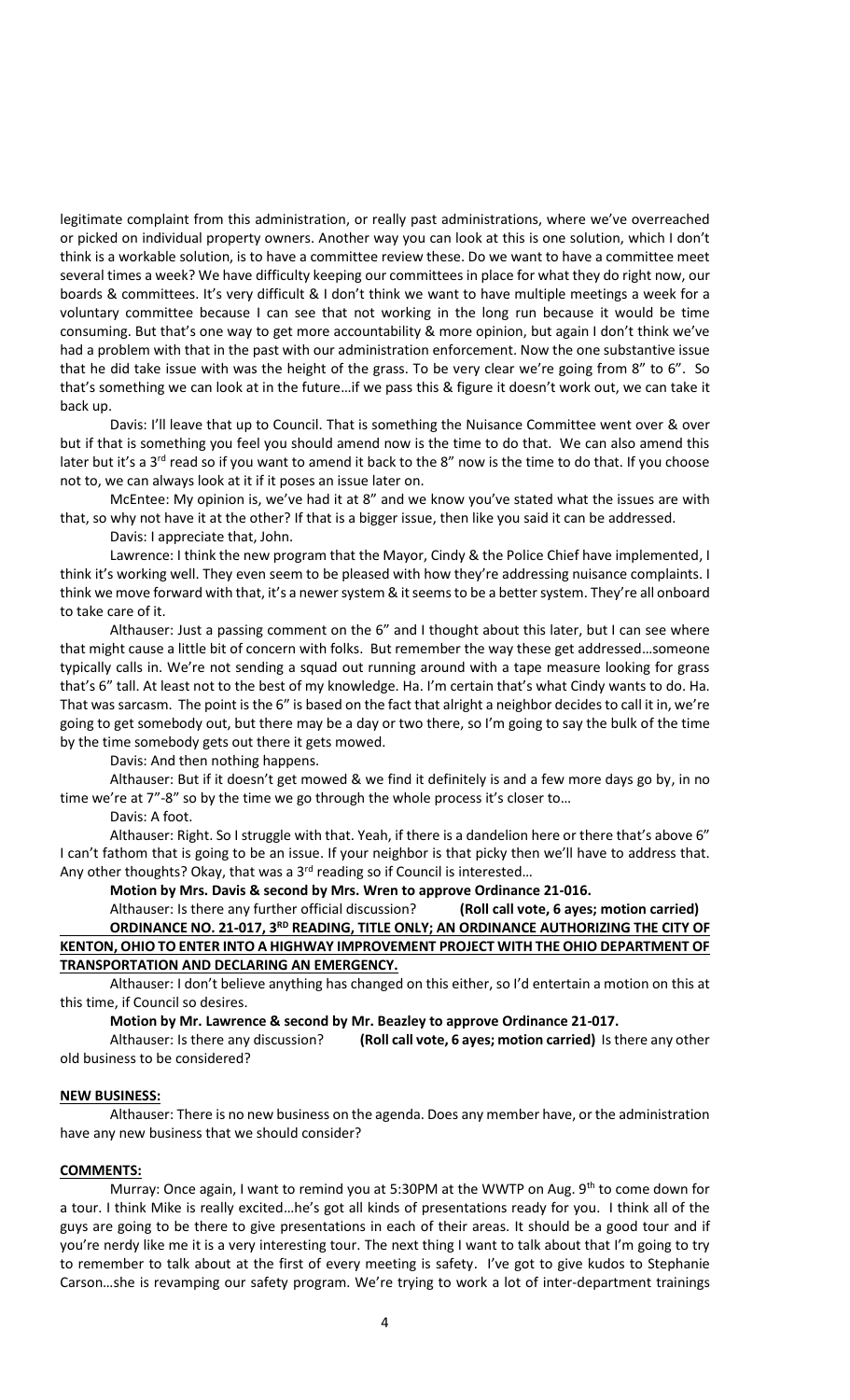together and coming up with monthly training for our guys to do. Our Public Works guys are going to go over to St. Mary's to do some work with St. Mary's & Wapakoneta for trenching training. So she is doing an excellent job of getting that together. Speaking of trenching, the Public Works Dept. got a BWC Trenching Grant where the City pays \$2500 & BWC will pay \$10,000 for us to update our trenching equipment, trench boxes & things like that. Moving on, Decatur Street the guys did a great job fixing the 2 leaks down there. And that may be where some of our water loss was too, so I want to give a shoutout to them. The Fire Dept. did have a great golf outing. I was out there & everybody had a great time. I left at the end and I heard it went a little bit longer than that. The Transfer Channel is almost complete & it should be wrapped up this week. Then that will be our next tour too. This past week we did inspections of the clear wells & the tower. The clear wells are at the WTP and that's another interesting tour for us nerdy people. And the water tower, from what I hear, is the first time it's been inspected in years. That's very interesting…they have divers that go down & do the inspection. We just completed our leak detection survey for the City & we did find a huge leak out at Brim's Salvage Yard & I guess there are several others so that will attribute to our water loss reports. We started, well we're preparing for the negotiations…the AFSCME group is the first group to go and that will be in August followed by the Fire & Police Depts. So that's keeping us on our feet and keeping us busy. Lynn Street, they started the Lynn Street waterline replacement project today…actually, they started a little bit last week. We put a note out that Lynn Street will be closed to thru traffic for the next month. Our guys are doing this waterline replacement so we're getting our guys some experience in doing project work. We are restricting parking on Lynn Street to the evening hours & overnight, but we'd like the cars moved during the day so we don't have any property damage & for the safety of our guys. And we met with the County Engineer today down at the Leighton Street Bridge. We're going to be doing some work to it…on the north side there are some holes, so we'll be shutting the Leighton Street Bridge down, cutting out asphalt, putting down new steel decking, and then filling back in with concrete and more asphalt. So that bridge in the next 5 years we're going to have to do some major work to that bridge. But that is one we share with the County & Brenda looked it up, so the County pays 25% & we pay for 75%. So you'll be hearing me talk about that project. Any questions for me?

Chief Donnelly: On Sept. 14<sup>th</sup> at 1PM we're doing a Civil Service Exam for Firefighter so if anyone is interested come and get an application.

McEntee: I'm too old & retired. Ha.

Schwemer: I think everyone in this room is too old except maybe Emma. Ha.

Emma Boutwell: I'm too old. Ha.

Sue Fries: I'll just wait & talk after the meeting, otherwise, I may lose my temper.

Hattery: Thank you, Mr. President. I'm a member of the Abundant Life Church and we had our annual kids camp this past year that the Chief mentioned. We had 234 boys & girls, I think it is K-8<sup>th</sup> grade that attend, it's 3 ½ days that wears out the adults more than it does the kids I'm pretty sure. A couple of those activities were inside/outside from essentially 9AM-9PM. Friday is typically a mud day where they get muddy with mud wars & tug of wars, and then we ask the Fire Dept. to come in & hose them down. We had a couple of new firefighters this year & I was there when they arrived. I don't remember their names, but I know they've never been a part of this so the initiation I'm sure was interesting for them to hose down kids. Ha. I just want to, on behalf of my church…again we had 234 kids, we had over 80 counselors which are typically older teenagers, and over 100 adult volunteers, and the City has continuously year after year the Fire Dept. comes & does that & we're tracking the water also because we have some other water activities outside. I just wanted to, on behalf of my church, thank the City, and thank the Chief for being willing to send firefighters over to hose down some muddy kids. It's a very successful event that we like to do for the community. Maybe at most half of the kids are the children who actually attend our church, and the other 50% are miscellaneous kids from throughout the community. It's as much of an outreach as it is something for our own kids. It's always successful & we've always had the City's backing & support, so on behalf of my church I wanted to tell the City thank you very much.

Beazley: Our Safety Service Director reminded me that the calendar grows short and we begin budget conversations at our August meeting. I'm sure the Auditor's Office & Administration will be working on that again. They were very much the leaders of the last go around & I appreciate that. So we'll be beginning that process shortly.

Davis: I would just like to thank the members of the Nuisance Committee, Safety Service Director Cindy Murray, the Mayor, Chief Musser…that was a very, very long process & it was a hard process and we made a lot of decisions that we're still going to have to work on, but I just wanted to thank everybody for being there twice a month for  $1 \frac{1}{2}$  hours some nights completely avoiding their family to do this.